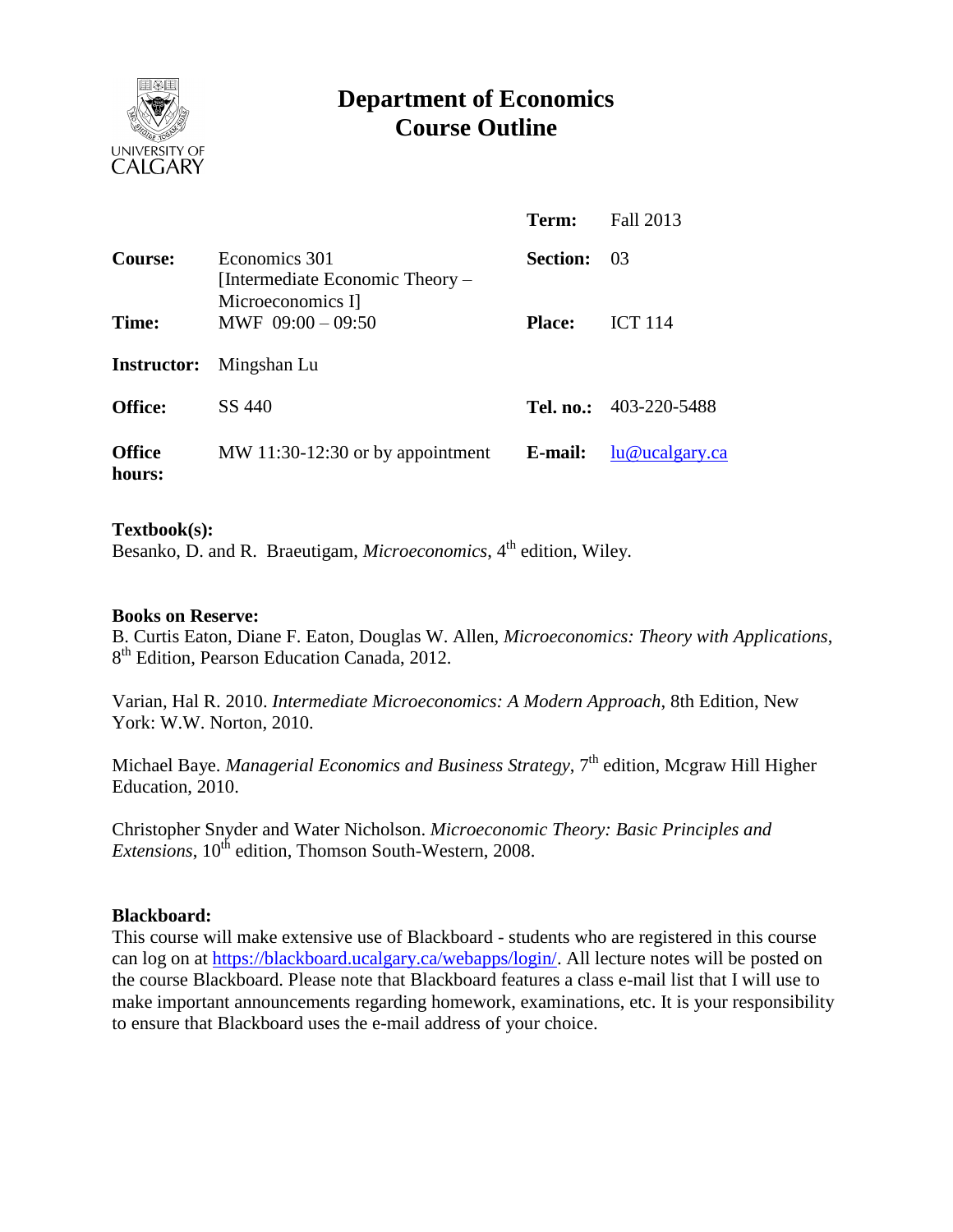## **Description:**

This course is the first of a pair of courses (ECON 357 is the second) designed to acquaint the students with microeconomics theory. We will be focusing on understanding the behavior of consumers and firms, and analyze their interactions through markets. Most of these topics have been covered in your introductory economics courses. However, the analysis will be more technical in this course. Calculus is not required for this course, but high school level algebra is used extensively. In particular, you must be able to solve a system of two equations and two unknowns.

### **Timetable (tentative)**

|                                              |                                                    | <b>Chapter</b> | <b>Notes</b>          |
|----------------------------------------------|----------------------------------------------------|----------------|-----------------------|
| <b>Part 1: Introduction</b>                  |                                                    |                |                       |
| Sept. $9^{th}$ -13 <sup>th</sup> , 2013      | Analyzing Economic Problems                        | 1              |                       |
| Sept. $16^{th} - 20^{th}$ , 2013             | Demand and Supply Analysis                         | $\overline{2}$ |                       |
| <b>Part 2: Consumer Theory</b>               |                                                    |                |                       |
| Sept. $23th - 27th$ , 2013                   | Consumer Preferences and the<br>Concept of Utility | 3              |                       |
| Sept. $30^{th}$ – Oct. $4^{th}$ , 2013       | <b>Consumer Choice</b>                             | $\overline{4}$ |                       |
| Oct. $7^{\text{th}} - 11^{\text{th}}$ , 2013 | The Theory of Demand                               | 5              |                       |
| Oct. $14^{\text{th}}$ , 2013                 | <b>NO CLASS</b>                                    |                |                       |
| Oct. $16^{\text{th}}$ , 2013                 | MIDTERM I (IN CLASS)                               |                | Assignment<br>#1 Due  |
| Part 3: Production & Cost Theory             |                                                    |                |                       |
| Oct. $18^{th} - 23^{rd}$ , 2013              | <b>Inputs and Production Function</b>              | 6              |                       |
| Oct. $25^{th}$ – Nov. $1^{st}$ , 2013        | <b>Costs and Cost Minimization</b>                 | 7              |                       |
| Nov. $4^{th} - 8^{th}$ , 2013                | <b>Cost Curves</b>                                 |                |                       |
| Nov. $11^{th}$                               | <b>NO CLASS</b>                                    |                |                       |
| Nov. $13^{th}$ , 2013                        | MIDTERM II (IN CLASS)                              |                |                       |
| <b>Part 4: Perfect Competition</b>           |                                                    |                |                       |
| Nov. $22^{nd}$ - $27^{th}$ , $2013$          | <b>Perfectly Competitive Markets</b>               | 9              |                       |
| Nov. $29^{th}$ – Dec. $4^{th}$ , 2013        | <b>Competitive Markets:</b>                        | 10             | Dec $4^{\text{th}}$ : |
|                                              | Applications                                       |                | Assignment<br>#2 Due  |
| Dec. $6^{\text{th}}$ , 2013   Final Review   |                                                    |                |                       |

# **Grade Determination and Final Examination Details:**

There will be two take-home assignments, two midterms, and one final examination. Assignments and their due dates, as well as the dates of the midterms will be provided on the course web site. *The coverage of the final examination is the entire class*. Grading weights will be as follows:

| 2 homework assignments            | 20% |
|-----------------------------------|-----|
| Midterm 1 (Oct. $16^{th}$ , 2013) | 20% |
| Midterm 2 (Nov. $13^{th}$ , 2013) | 20% |
| <b>Final Examination</b>          | 40% |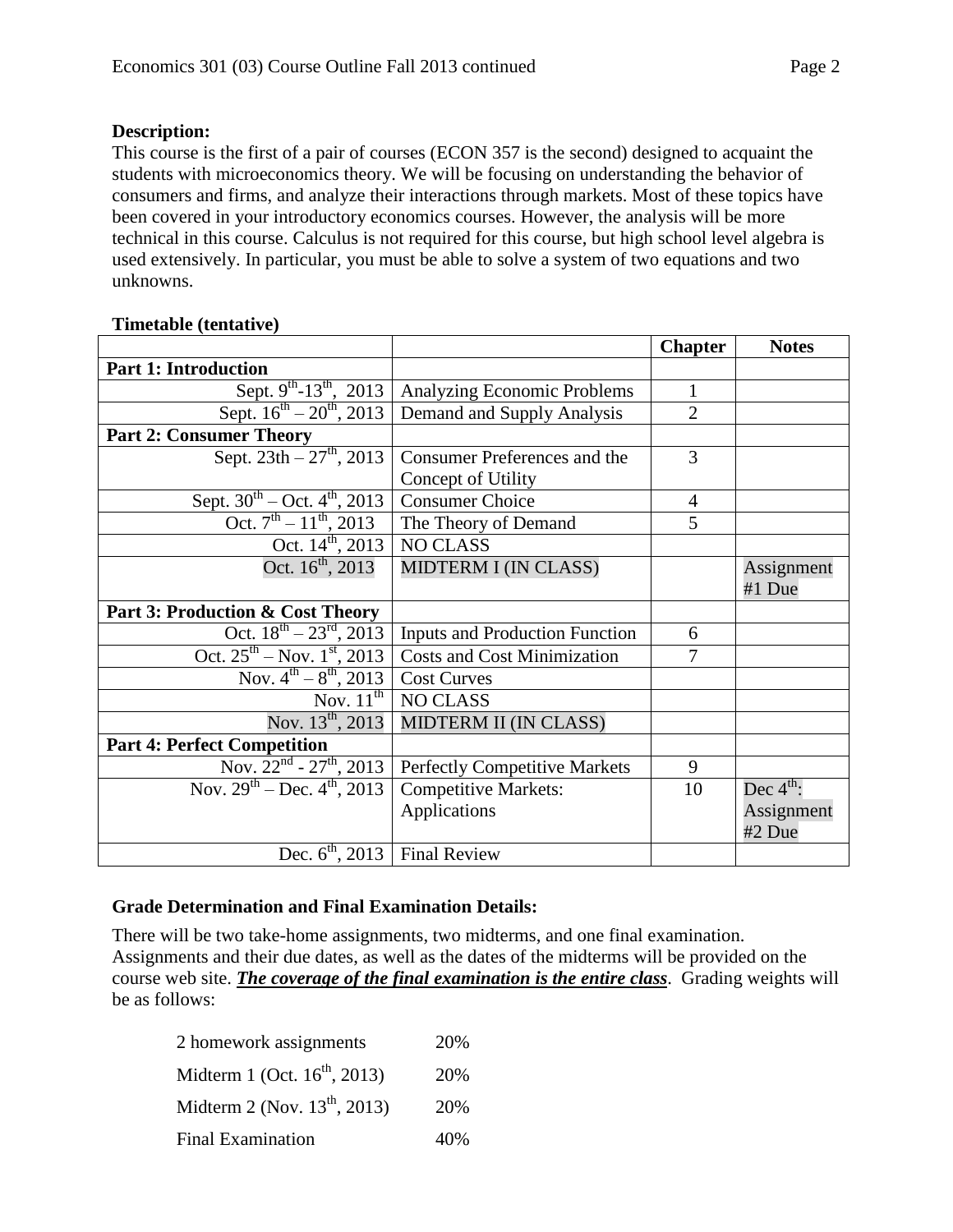No late assignments will be accepted. There will be a Registrar-scheduled final examination, lasting two hours. It will count for 40% of the total grade.

Tests and final exams are marked on a numerical (percentage) basis, then converted to letter grades. The course grade is then calculated using the weights indicated above. As a guide to determining standing, these letter grade equivalences will apply:

| $A+90-100$    | B $73.5 - 76.4$ C- $60 - 63.4$    |             |
|---------------|-----------------------------------|-------------|
| A $83 - 89.9$ | $B - 70 - 73.4$ $D +$             | 56.5 - 59.9 |
|               | A- $80 - 82.9$ C+ $66.5 - 69.9$ D | $50 - 56.4$ |
|               | $B+ 76.5-79.9$ C 63.5 - 66.4 F    | $0 - 49.9$  |

Students are expected to work on the homework assignments independently. There will not be makeup midterm. Unless you have a documented health problems or family emergencies, if you fail to take a test, your score for the missed test will be zero. Grades of assignments handed in after class on the due dates will be reduced by 50%. If for a legitimate reason you do miss the midterm, the weight will be shifted to the other midterm and the final exam. Students who miss the final must take the final exam at a later date.

A passing grade on any particular component of the course is not required for a student to pass the course as a whole.

Non-programmable calculators will be allowed during the writing of tests or final examinations, but will not be required.

There will be a Registrar scheduled final examination, lasting 2 hours held in a classroom.

Tests and exams will involve multiple choice questions.

# **Important Notes:**

- Tutorial sections: Students are expected to attend one of the tutorial sections each week. During the discussion section the TA will discuss pre-assigned questions/material relevant to the course.
- Make-up or deferred examinations will  $\overline{NOT}$  be given. Students who are unable to write a midterm because of illness, family emergency or religious observance will have the midterm weight shifted to the other midterm and the final. Appropriate documentation is required in all cases.
- It is the student's responsibility to request academic accommodations. If you are a student with a documented disability who may require academic accommodation and have not registered with the Disability Resource Centre, please contact their office at 220-8237. Students who have not registered with the Disability Resource Centre are not eligible for formal academic accommodation. You are also required to discuss your needs with your instructor no later than fourteen (14) days after the start of this course.